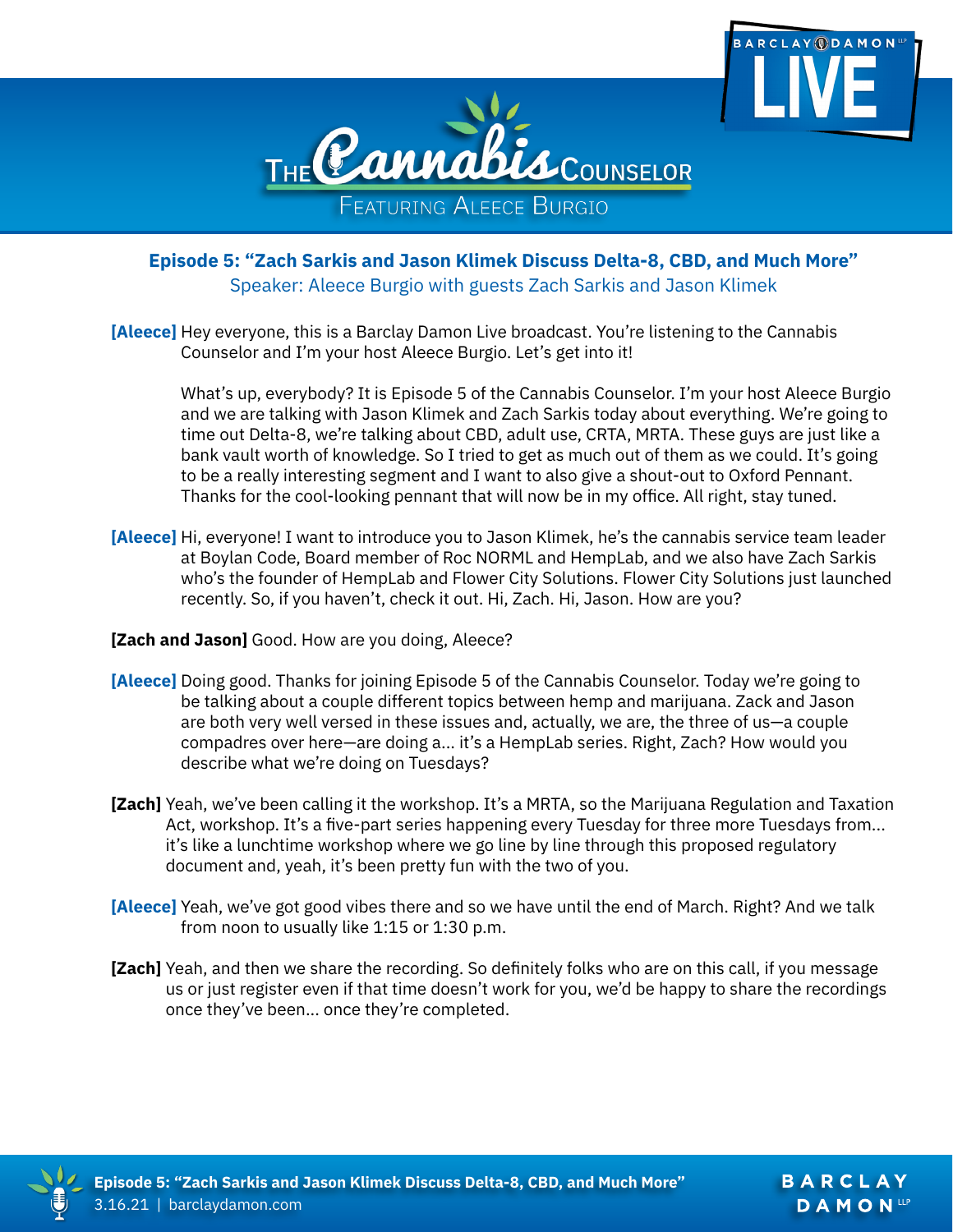

- **[Aleece]** Yeah, that sounds great. So today we're going to be talking about Delta-8 concentration in the aspects of where we see it in hemp right now, and is it going to be relevant when we get into adult use. I want to talk about, you know, briefly what we've been chatting on in the HempLab series, which is the MRTA versus the CRTA. You know, Jason's found a lot of different missing points in each bill and I want to talk about distribution licenses, taxation, a whole range of topics from there. And then I want to wrap us up and talk about CBD and, similar to Delta-8, is that going to be something that will continue to see its profitability when New York State kind of turns to adult use. So Delta-8 concentration, we'll start with this. It's an interesting kind of loophole, right, that people have been using to get like high-up THC content with no Delta-9 0.3 percentage rates happening. What do you guys think about Delta-8? Zach, I'll start with you.
- **[Zach]** Yeah, I think it's fascinating. I definitely do think it's a loophole and, you know, on a level I'm not touching it with a stick. On another level you got to, as a person in the industry, got to feel a little bit of the itch, where people... it's one of the highest grossing SKUs right now on retail shelves and it's definitely like pushing heavily into or taking away from the CBD products. I think one thing, as we know, it's like, it is a derivative of CBD. So it's coming... people are making this CBD extract and converting it through different processes into this Delta-8, which is one degree of separation away from that Delta-9. I would definitely say it's psychotropic. It's very much a psychoactive substance—if we're considering THC such—but it's definitely kind of like the light beer versus an IPA. Let's say THC Delta-9 is an IPA, where you might get your Corona Light is your, is your Delta-8 and so it still has an impact on folks. I think it's really tapping into this market segment that is looking for more euphoria. That's maybe peeled off from illicit markets because we don't have a retail, you know, an active legal market in New York State. So I think it is capturing more perspective and definitely creating a lot of rush, but I do think it is a loophole and something that we're going to see highly regulated soon or totally wiped off the map. One or the other.
- **[Aleece]** It's interesting, right? Because, and Jason correct me if I'm wrong, didn't they include Delta-8 in the new hemp extraction regulations?
- **[Jason]** I know it's in the proposed MRTA. I think they... in the hemp extract... I don't know. Did they? I don't think they specifically called it out, but I think that they kind of defined cannabinoids in a way that would be inclusive of it. And it really reminds me... I think this was... maybe it still goes on, but this was like years ago, too, where you know, they had all the designer drugs and they're basically playing cat and mouse with the DEA where like, they would change one little chemical composition and it's no longer illegal. And then the DEA goes back and does their thing and that's what this reminds me of because I learned a bit. It's a product that still gets you high and clearly the policy would be to regulate. So...
- **[Aleece]** Absolutely. Do we think that... And, you know, I've talked to a lot of people in the industry, especially retailers, and they just were saying the other day like, "This is flying off the shelves." That the Delta-8 gummies, these concentrations, are people's choice over CBD products, they're finding right now, and I think there's a lot of uncertainty. And so these are, you know, we've had people who are manufacturing right now saying, "Am I going to get screwed and not be able to do this in a month, in a month and a half?" What do we think about that? Jason, do you see... foresee them getting shut down or changing regulations to stopping that?

BARCLAY DAMON<sup>LLP</sup>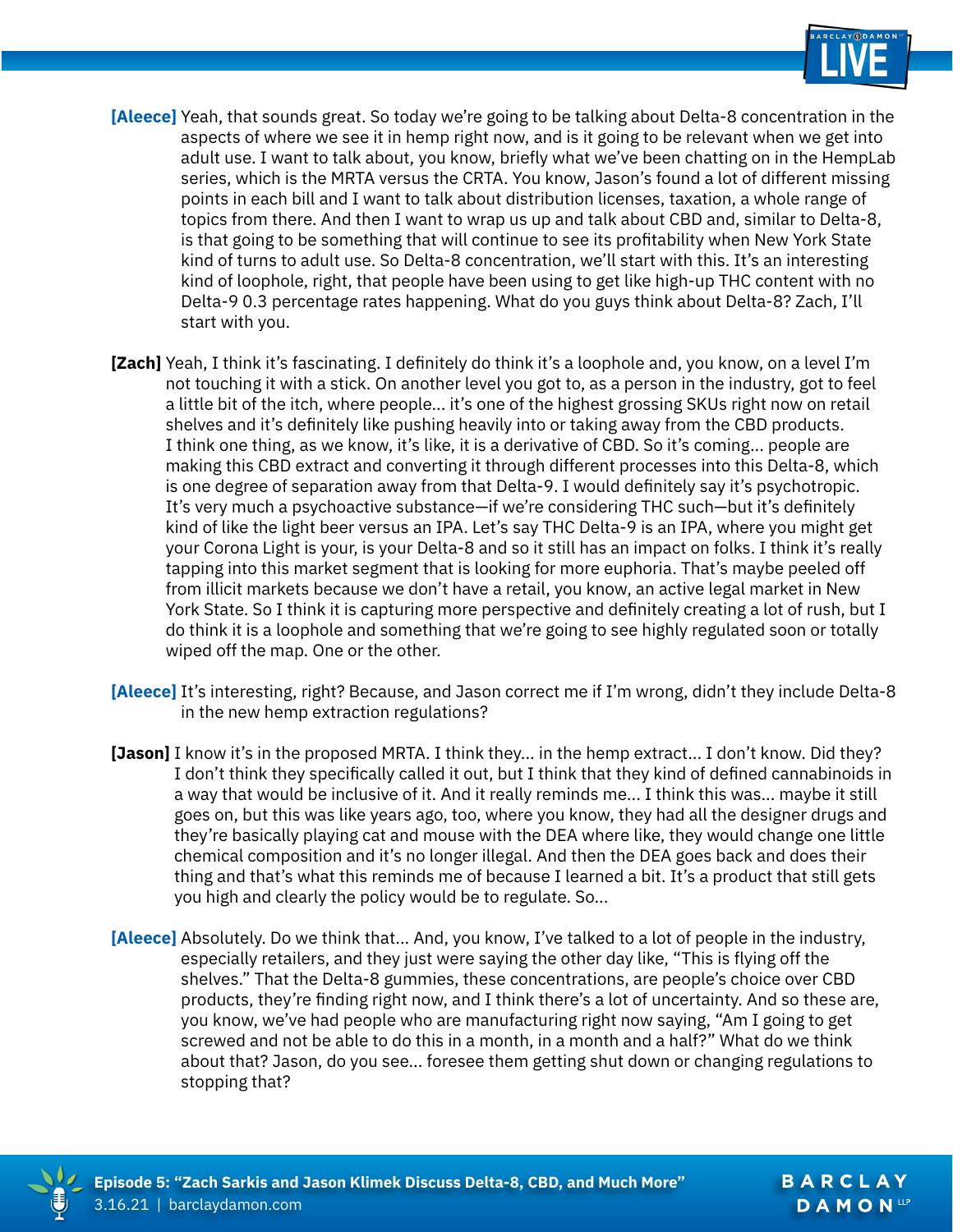

- **[Jason]** I think—at least in, you know, in the New York context—I think assuming that the... let's say MRTA passes (because I know it's covered in that bill) that they are going to have to get a license for that. There's no question. And I think that even under the hemp extract regulations, if they're, let's say, a retailer, they're going to have to get a hemp extract retailer license as well. But yeah, I think that absolutely—assuming this passes—the landscape changes and they are now absolutely regulated.
- **[Zach]** Yeah. I think a lot of it comes down to price point as well. And right now there's an oversaturation of CBD production across the United States. You can buy \$200 kilos of CBD crude, let's just say, and then you can bring that product and distill it down to Delta-8 relatively easy. But as we begin to see, you know, Delta-9... the legal THC market open up, you know, the question is, is there a market for Delta 8? Are people going to continue to do that extra chemical process to manufacture the THC Delta-8 when you can just have THC products? I do think that we are looking at an interesting full-spectrum experience where people are actually choosing Delta-8 because it doesn't get them high like Delta-9 and it isn't maybe the same impact as your CBD. And so it is interesting. I'm sure it depends on like what terpenes and what are being blended into these extractions for more of the euphoria-based experience. Is it being vaporized or sprinkled on flower? But I do think it is, no matter what, something that is going to be regulated. I do think that it's in the best interest for consumers to have this be something that is included in the hemp extract bill and/or the MRTA–CRTA hybrid. Because we don't know where it's coming from at this point in time, and one thing is clear is the new hemp regs are really setting a high, high standard for consumer quality and advocacy in New York State and so, by not including Delta-8, whether you want to call it something that gets you high or not, it deserves to be part of their system of regulation. While everyone is participating in this hemp market, in this hemp industry, or wants to be in Delta-9 is also bound by these regulations, so it would not be fair if Delta-8 can sneak through unchecked. But I don't necessarily think it needs to be outlawed. That's not my perspective because, you know, the state's going to call it THC, which is evident in the language we see in the MRTA bill.
- **[Aleece]** So, you know what's interesting, just on the Delta-8—and I think it correlates to with CBD—is whether we think that, you know, CBD is one of those cannabinoids that when you include THC to it, the properties become more exponential. Right? So people tend to look for those 20:1's, 30:1's to have a better CBD threshold. As opposed to coming just necessarily from hemp because, you know, traditionally they say, "Well, the higher the Delta-9 concentration the stronger your CBD is going to be." Is that true or what have you guys seen in your research?
- **[Zach]** It's funny, I would say the opposite is how I've approached CBD: that CBD is the tone of... like reduces the sound, the experience of THC. So it's more pacifying, I would say more equalizing, when it comes to consuming THC. So if I was to consume THC and I mix that with CBD, my experience is much more mellow than if I was just to do THC by itself. So I think this idea that like THC amplifies the CBD, I'm going to just say, like, THC is the amplification and CBD is the moderator, I would say, or like the modulator. And so I do think that people do want fullspectrum product, like, it's across the board. But when you begin to see people experiencing a little bit of THC mixed in with higher-concentration CBD and having a positive—I'll say THC experience that is supported by CBD and also the CBD has its own impact and impression on the endocannabinoid system, neurological system, and, you know, all systems. I do think that people want both of those things.

#### **[Aleece]** Yeah.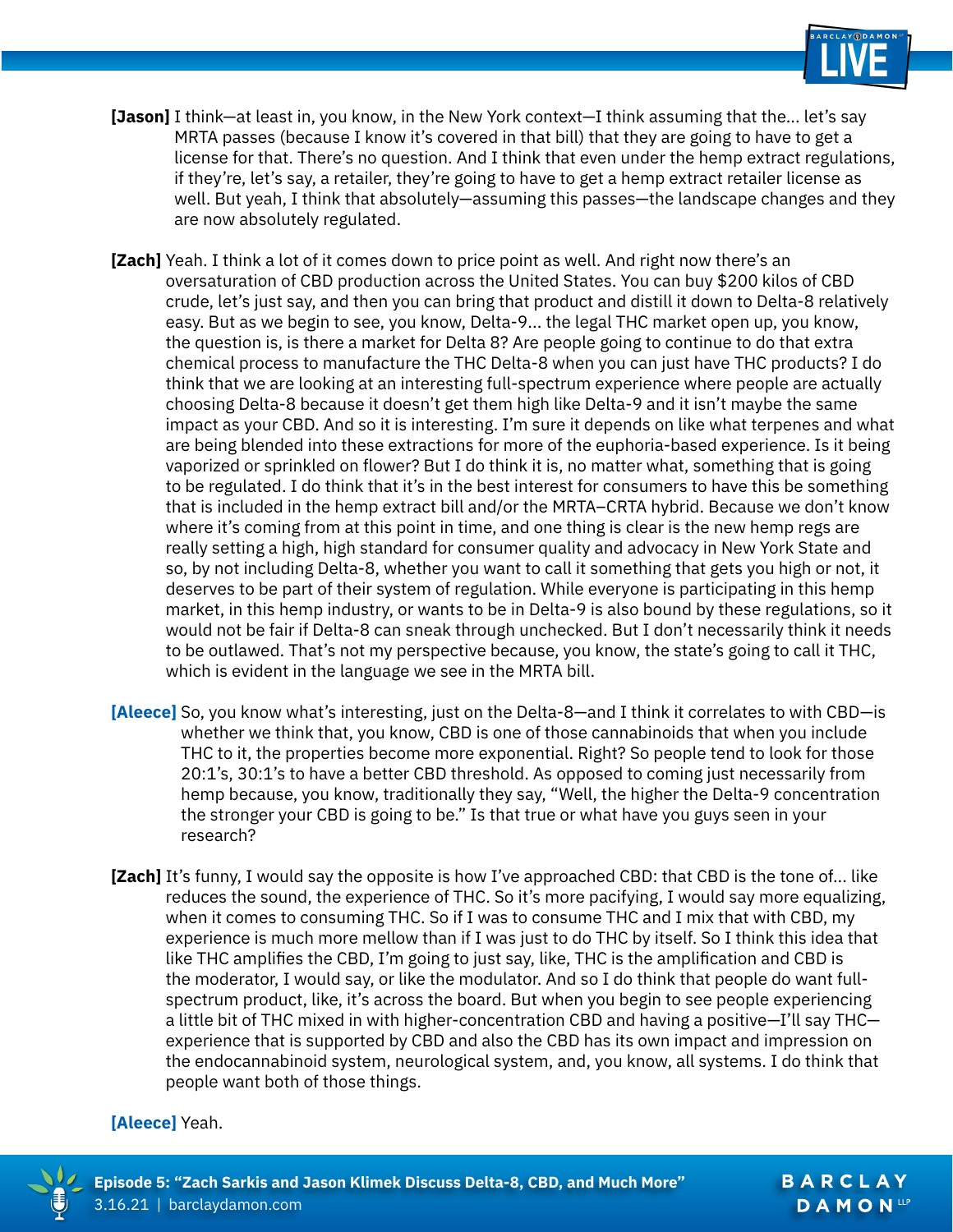

**[Zach]** A lot of people want them together and I think, you know, we kind of pointed this in the beginning, like, I think because of that CBD will not go away. But, of course, how we're consuming it, how we're telling the story of how CBD... Again, is it amplified by CBD or is it the thing you take if you're too high because you had too much THC.

#### **[Aleece]** Right! Yeah!

**[Zach]** So I think it is about how we... the industry tells the story, but I don't think it's going away.

**[Jason]** I would say, too—and, you know, take this with a grain of salt because there's a lawyer talking about like physiology and chemistry and stuff like that—but THC binds primarily to the CB1 receptor, but also CB2, and CBD binds the CB2 as well. So if you have CBD bound to CB2 receptor, that means that the THC can't bind to it, which means that you're going to get some type of moderated effect, you know, as opposed to the CBD not being there. So there is some—at least the way I understand it some physiological component that CBD is moderating the THC a little bit.

**[Aleece]** Yeah. I love the way that example that you're using from like ... think about it like in a beer spectrum where we're talking about, you know a light beer to an IPA and its variations of strength. I think there are, you know, listeners and watchers at home. That's a really good way of looking at the totality of all the cannabinoids in a plan. Do you see CBD being a strong market in the adult use... If we have an adult-use market, do you see CBD surviving?

**[Zach]** Yeah, I do. I think it's going to have its place within a brand. I think most brands will be smart to carry CBD based products. I think it definitely has to do with your customer segment and it's definitely growing in the aging community. It definitely has its value topically applied. Sublingual has its place. I mean even, like, the flower, CBD flower. Personally, I'm nine times out of 10 would mix CBD flower with THC flower because that's what I'm looking for. I'm not looking to smoke THC and get blasted for example. You know, there's a certain functionality that comes when CBD is in the picture. I think there's going... The question, I wonder, will just solely CBD brands be successful? Maybe? If they capture their niche audience, if they continue to drive, you know, marketing, etc. But I personally believe that we're going to see a little bit of everything. Like, right now, THC industry has been pumping like 30 plus percent THC. We're seeing CBD getting like these varieties that are in the 20s, you know, maybe higher than that. Simultaneously, like, you know, there's this whole world in between of, like, one to ones that, like, people, like, who are sensitive to cannabis actually thoroughly enjoy. So I think we're going to see some extremes in both directions, but we're going to see more of this full-spectrum product that is more central than just CBD or just THC, like these kind of hybrids.

**[Aleece]** I think that's interesting and I think that transitions us right into this MRTA/CRTA discussion because the CRTA—and Jason, your bread and butter over here, taxation—is hemp THC, you know the higher the THC the higher the tax is going to be on this this weed. And so I think it begs the question: wouldn't people be more susceptible to putting CBD in their product then or downplaying the THC content knowing that it's going to get taxed higher in the CRTA? Right? So, I mean, Jason do you foresee people kind of shying away from a high THC, you know, flower or do you think it's not going to matter and the price will just jump?

**[Jason]** So I think that, if the CRTA were to pass with its tax rates, what I think we would see is people buying lower-THC-concentration products because the policy, and this was stated by some of the people in the governor's office, is that they want to promote "temperance" was actually I think the language they used in the budget proposal. But that's looking at it from an alcohol perspective.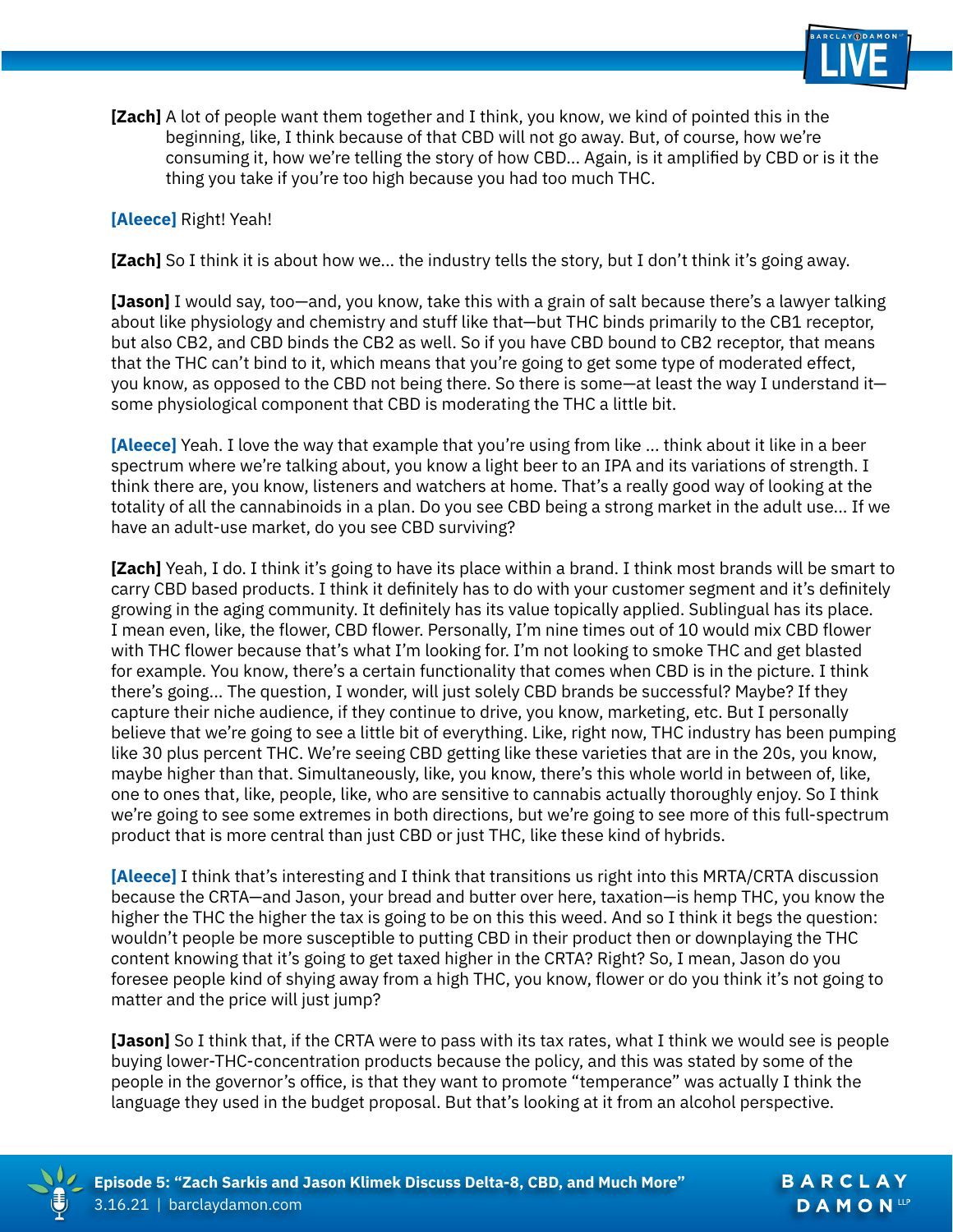

**[Jason]** Right, which doesn't translate. Because if you, let's say, wanted to have—this is crazy—but if you want to have like eight shots, that'll get you where you want to be very quickly.

**[Aleece]** Totally.

**[Zach]** Or where you don't want to be.

## **[Aleece]** College.

**[Jason]** Yes. The equivalent of that would be eight beers that is volumetrically very different. I mean eight shots versus eight beers is a huge difference in terms of quantity. It's not that way with THC.

**[Aleece]** Totally.

**[Jason]** I did some, like, rough calculations and basically, like, one hit off of a vaporizer is equivalent to, like, two hits off of, like, a flower, like, a joint, or something like that. So is somebody going to indulge less, you know...

**[Aleece]** Because the THC!

**[Jason]** Because they're just going to take a couple more hits.

**[Aleece]** Right! Yes.

**[Jason]** So they'll just buy the cheaper product because at the end of the day, it's going to get them to the exact same place with minimal more effort. So I don't think it "promotes temperance." I think it just taxes arbitrarily, this group of products a little higher. And then also why is the edible tax four times higher than the vape tax? Like, I don't... Or the concentrate tax.

**[Aleece]** Right.

**[Jason]** It doesn't really make any sense. Seems arbitrary.

- **[Aleece]** No, I know and it's so funny because, you know, if you're looking at other states, all these people who have these brands, right, these solid brands and the THC level is very high, New York's going to miss out on all that. They're going to miss this transferability of bud, basically, from the West Coast to the East Coast because those multistate operators aren't going to probably make that brand or if they do they might make one of their strains as opposed to seven that they have in other dispensaries. Right? And a lot of people will probably concentrate themselves on, like, we're talking about mid-level THC, like, not, you know, exorbitant highs and I think it completely takes away...
- **[Zach]** No, but it's also too, like, the recreational industry is pushing these high THC—whether it's concentrate or flower—no matter what. That's illicit or legal.

# **[Aleece]** Right!



BARCLAY DAMON<sup>LLP</sup>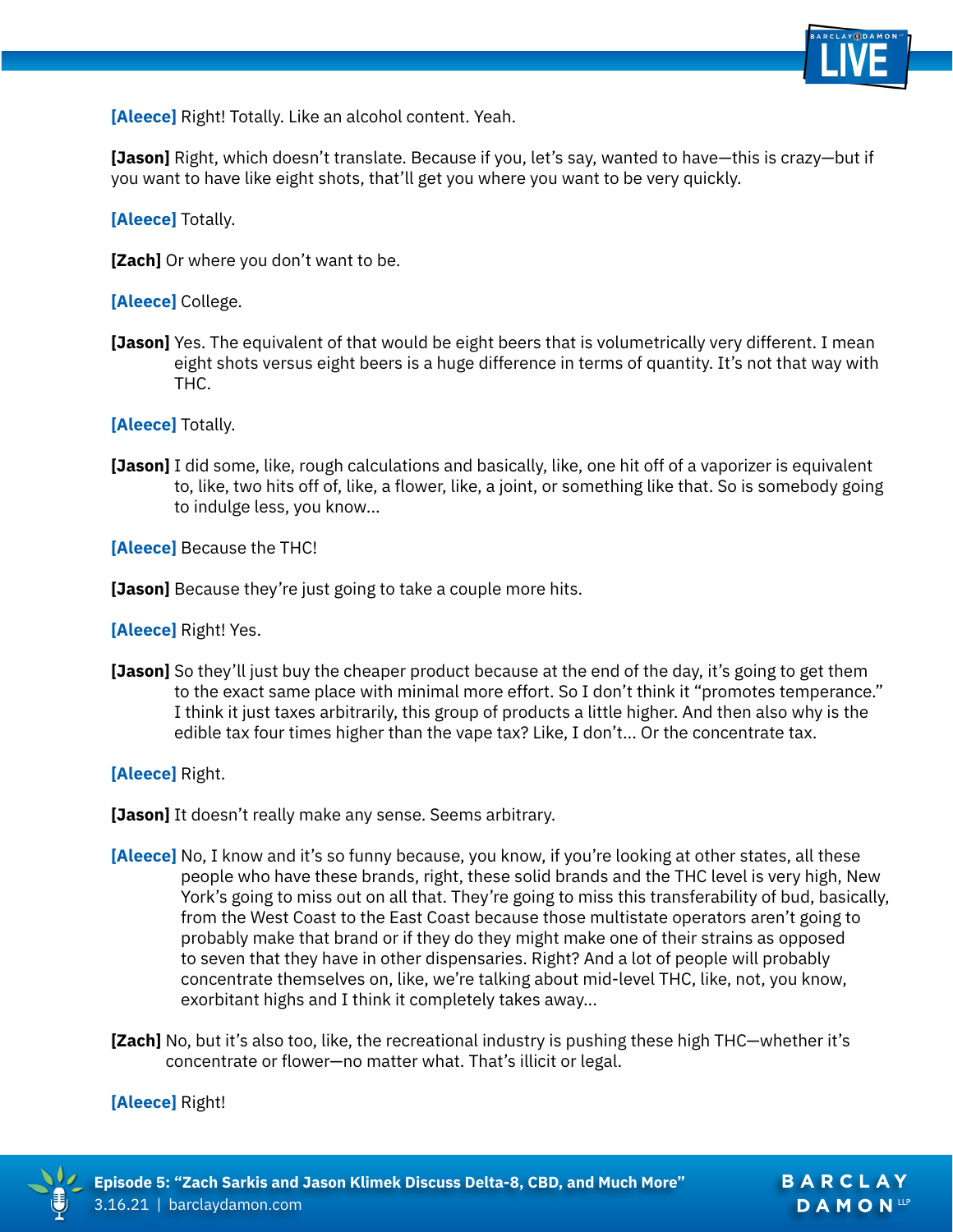

**[Zach]** And so like the people who want the heavy punching flower or extracts, like, they will find it because that market already exists. Now, it's probably going to get cleaner, too, as the industry evolves across the country because access to leakage or, you know, where it's being manufactured elsewhere, like, the conditions of cultivation and processing outside of New York State and, let's just say connected to illicit markets, I would probably say is going up compared to the past, like, decade before where, like, you know, God only knows what butane is still left in the extracts that are getting it in New York State. And so I think that, like, we will see taxation, yeah probably doing some kind of shifting of the market in that way, but I think that if you look at total market—illicit and legal—that the demand will still remain there, but the folks who are committed to their higher-quality or higher-punching products will find other routes. And so may not be an economic... Something is recorded through taxes, but I do think that it'll continue to survive because like the innovation is continuously happening and New Yorkers want the hottest crop, you know, they want the highest-quality product that's on the market.

## **[Aleece]** Totally!

**[Zach]** And so they're going to get it.

- **[Jason]** Here's a question that I have—and I honestly just thought of this—does that benefit the medical market? Because remember we're talking about adult-use taxes. These are not medical taxes. And medical, like, one of the arguments against taxing THC—particularly high THC—is that medical patients tend to use higher dosages for their issues. So does this push more people into the medical market? Because those THC doses are available and they're taxed at I think the... well the current rate is 7 percent. I don't know if the CRTA changes that. So, you know...
- **[Zach]** Yeah. I could, I could definitely see that. For sure. And then is there, like, a monopoly, you know through on high-THC products through the existing, you know, the uh...

## **[Aleece]** The ROs.

**[Zach]** Yeah. The ROs. And so that's, like, I think that's a loophole that (1) is actually interesting and valuable to, like, address of, like, okay, yeah, like, high doses of CBD and THC. I think that's kind of, like, you're starting to look at some kind of medical, but there's also people who, like, smoke herb every day, so much of it, of high-potency stuff and are functional.

## **[Aleece]** Totally.

[Zach] Some people are completely dysfunctional with one puff. So it's, like, it's not a fair standard across the board. And I, yeah...

**[Aleece]** I mean, especially when you get into like the edible game. Right?

## **[Zach]** Totally.

**[Aleece]** You know, I wish I was somebody who... They were like, "Yeah, you know, I had 10 milligrams of a chocolate bar." And I was like, "Oh this isn't that much." And I was knocked on my butt and I was like, "Dude 10 milligrams is a lot." Mind you, I talked to guys all the time that are like, "I popped a 125 milligram gummy." Like super fine.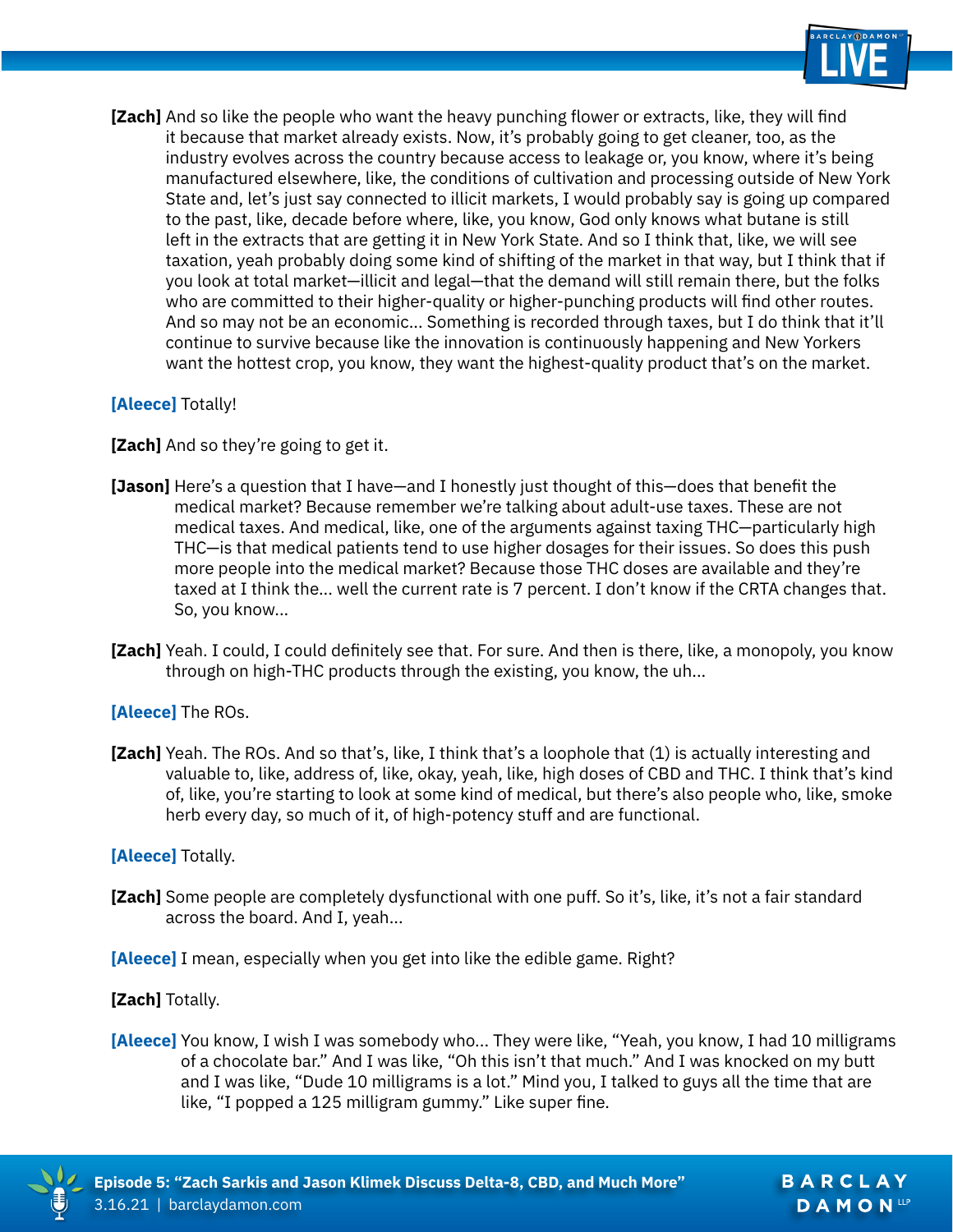

**[Zach]** Hundred percent. And then worked out. And you're like, "What?"

**[Aleece]** I'm like, "What?"

**[Jason]** I was on a phone call with a friend and he's like, "Oh, yeah." He doesn't even do it that much and he's like, "Oh, yeah. I took 60 milligrams. It's not that bad." I'm like...

- **[Aleece]** I'm like, I mean, you wouldn't even be able to find me. I don't even know where I'd be, like, 60 milligrams, like, I'd be out of it.
- **[Zach]** Yeah, that's toxic. That's toxicity right there.
- **[Aleece]** Yeah insane and so I think yeah, you're totally right that like, you know, we have, you know, people metabolize it so much differently and I think it's such an interesting conversation when we're getting into like how much THC is in something and how much, you know, people... There isn't an average amount, I would say, that we can go off of because it's not like alcohol. It's not something that's, you know, fine for you one minute and then, you know, you hit your roadblock and then you're completely done at a, you know... You can kind of gauge that it's not the same, I feel like, here. Now, Jason, do you want to talk to us a little bit about the taxation in the MRTA?
- **[Jason]** Yeah! So thank you for giving me a chance to nerd out. You know, this is my jam. Taxation on the MRTA: it's actually really simple. It's 22 percent and it's... I was actually looking at this one point in particular today. It's all done at the wholesale level; all the taxes accrue at the time of the transfer between a person and the dispensary, not the dispensary and the consumer. So everything's, you know, kind of up the chain. But the real issue that I'm having right now with the MRTA is this forced use of a third-party distributor. So if you are a producer or a processor—or dispensary for that matter—you cannot hold the distributor license. And if we take alcohol as kind of an analog, a distributor... The average markup there is somewhere around 35 percent. So if you compile all these taxes together, throw in a distributor, there's actually a scenario in which the final retail price is actually—of flower—is actually lower under the CRTA, with its much higher taxes, than under the MRTA because of the use of the... mandatory use of this distributor, which does not exist under the CRTA. CRTA a processor could hold the distributor lease.
- **[Aleece]** So let me back this up for a second just so I can understand it. So what you're saying is the MRTA requires, you know, you can't be a producer and a processor and a distributor; You're only allowed to be a producer-processor. So no matter what, somebody has to have a distribution license and use that. But under the CRTA... Under the CRTA there... you can have producer, processor, and distribution, which allows that, you know, greater vertical integration up until the point where you can be a retail store. But you're right, that means that you have to have a surge of people who (1) want to be in distribution only in the MRTA, which isn't necessarily the case when you look at it as an operations standpoint, right? Like a lot of people are like, "Well, I'm going to grow, I'm going to process, and then I'm going to ship my product out to dispensaries that I have relationships with." You know, as on the MRTA section, I think that does open the door, though, to a lot of liquor distribution companies saying, "Hey, we're going to come in and we're going to put our foothold now in distribution under the MRTA."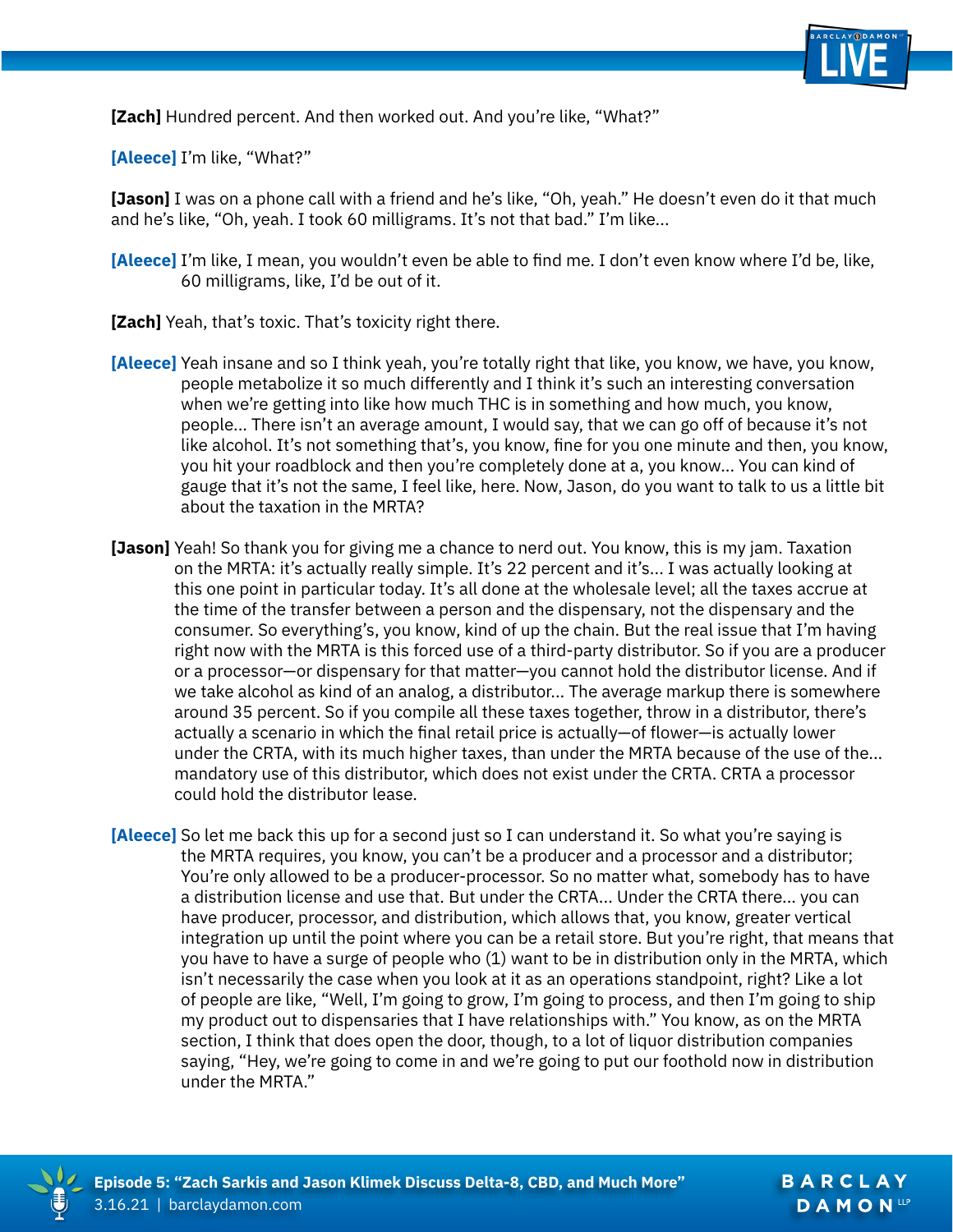

**[Jason]** Well that's, I think, the argument, but I don't know if that really, like, tracks in reality. Because sure, they know what they're doing in alcohol, but do they have the connections for the dispensaries? Do they have the infrastructure for that? Like, I don't know that that's... it's just a, you know, a complete one for one. And that's, I guess, you know, I don't give a lot of credit to the CRTA very often, but that is one area where I do give it credit is they provide for a distributor license. So if I'm a processor, I can get one or, if a third party is competitive and I see value in them, I can use them. But there's choice...

**[Aleece]** Absolutely.

**[Jason]** And I think that's important.

- **[Aleece]** Zach, anything else that you think's important to note just on the differences between the MRTA and the CRTA? I think we're going to wrap it up after this topic, but I do want to touch on if there's, you know, a topic in these two bills that you feel is a valuable insight.
- **[Zach]** I mean, there's definitely certain things we can talk for days with regards to like the social justice, social equity stuff. I think, like, just on that topic, distribution, hearing Jason's thoughts with regards to accessibility, I think, and I've heard... I haven't heard the whole vision in support of the MRTA structure around this distribution bill, so I'm speaking from more of a place of like independent, centrist, vested interest in the industry, curious to see how different policies would unfold. So I'm not speaking as like I know both bills perfectly or why MRTA versus CRTA, but I do think that that having more people able to do distribution will would allow for more businesses to be playing in the sandbox across the board—small businesses specifically—and create more avenues for value add and value generation for small businesses. Because one thing that's evidently clear that will happen—and it's happening across the country—is mergers and acquisitions are the hottest commodity in the cannabis industry and...

## **[Aleece]** For sure.

**[Zach]** A company that's allowed to have its own distribution has such a higher value point or ability of getting acquired or integrated than one that does not. And so from a small business and accessibility point I could see there being a lot more value driving, like, business value in the ability to distribute and I also, you know, would be... I do like some of the protective language that's... or preemptive language in the MRTA that does speak to helping prevent their being monopolized. So I think with that in mind, like, yeah, if everyone can distribute then everyone gets bought out by a massive distributor that would be an issue. So still how to, like, navigate this will... knowing that it's a place to generate more revenue, have more relationships and brand loyalty, whether that's retail brands or customers, etc. So definitely happy to learn more, but that's kind of some thoughts responding to Jason.

BARCLAY DAMON<sup>LLP</sup>